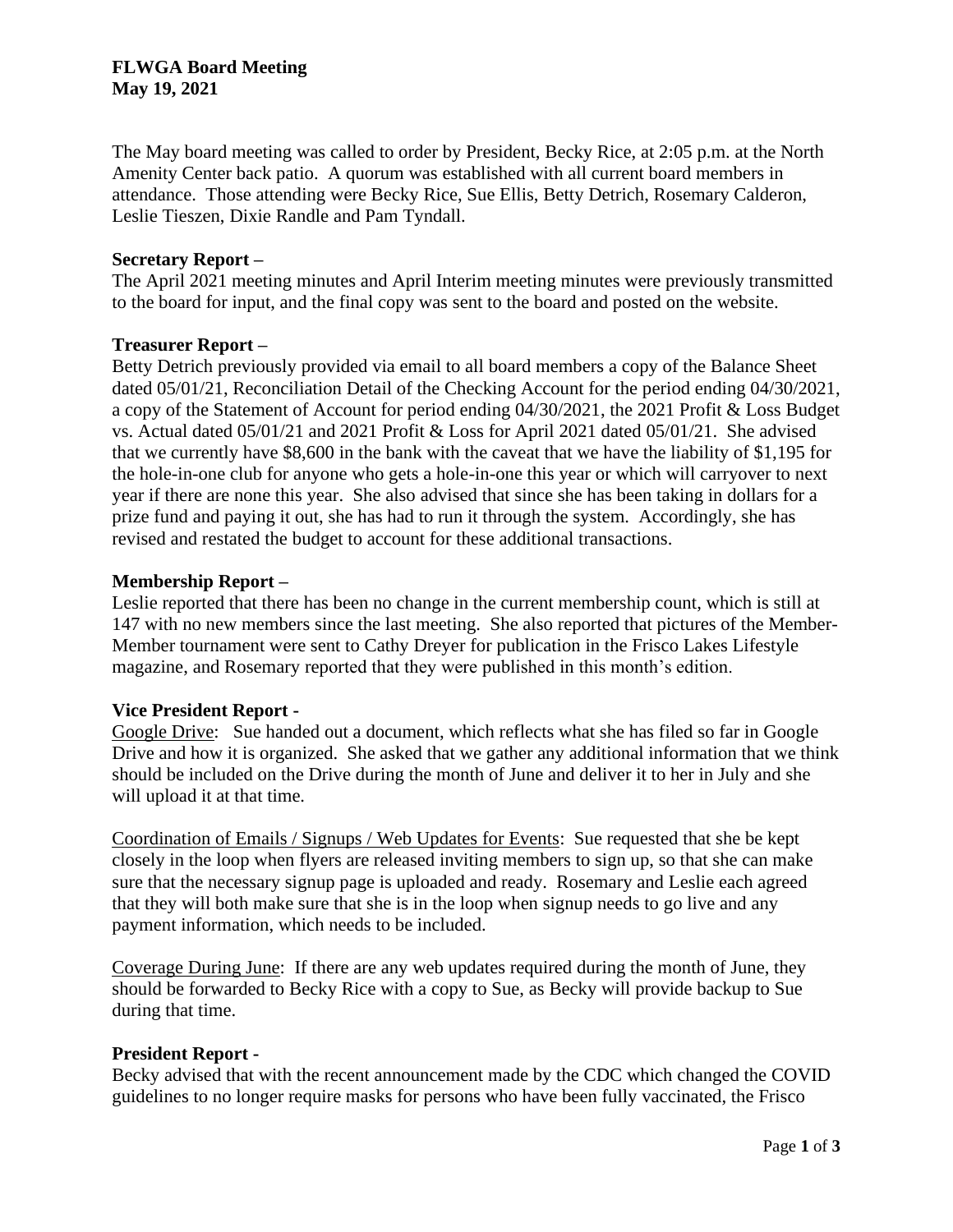Lakes HOA followed the CDC and we will also follow. Since we are getting back to somewhat normal, Becky highly recommended that Rosemary be involved in negotiations of food with the Clubhouse for the 9-hole scramble. In connection with getting back to normal, we will no longer collect for Prize Fund ahead of time, but we will collect for food ahead of time. Becky announced that our holiday party is on, and in discussions with Pam concerning the event, it was recommended that she get with her committee and decide what they want to do and how much money will be required. There is \$1,500 in the budget, and it was recommended that Pam get in touch with Judy Merritt on sponsorship money.

# **Golf Director Report –**

Rosemary reported on the following tournaments / golf events.

Wildflower Cup: Bluebonnets won the cup this year by 1 point. The committee did a great job organizing the event. Rosemary gave special kudos to Kathy Chaffee for revising the match play rules.

Summer Scramble: Coordinators, Vicki Flood, Wren Lowery and Barbara Pickelman were appreciative of the extra budgeted money, which the board voted to provide to them. Signups are now open.

Exchange: The May EXCHANGE has 42 FLWGA members signed up and 38 visitors from 7 different clubs. Judy Geary, Linda Mueller and Becky Rice will be welcoming our guests and collecting the \$45 entry fee and passing out the Tee Gifts. Rosemary expressed thanks to Joe Washburn for the \$300 donation. Se Kwang agreed to accept payment with one check, so the ladies do not have to crowd the pro shop. Becky recommended that Rosemary remind the players to bring cash or check for their entry fee and to remind the clubhouse not to accept payment from individuals that day. In order to encourage players, who were hesitant to share a cart with strangers, to sign up, Rosemary decided to allow two players from our club and two players from their respective visiting club to ride together.

9-Hole Scramble: The September Event is the 9 Hole Scramble, which traditionally included a nice Brunch after the tournament. Rosemary is hopeful that based on the new CDC guidelines that this Brunch will take place. Therefore, she requested the Board to provide the 9 Hole Scramble Coordinator, Jean Plummer, an additional \$300 to help pay for the Brunch. Becky recommended that we go ahead and address the budgets for the Halloween Tournament and Closing Scramble as well. Betty reviewed the April financials and advised that the budgets were already revised to reflect \$500 for each of the three events – 9-hole Scramble, Halloween Tournament and Closing Scramble. A Motion was made, seconded and unanimously approved to increase the original budgeted amount for each of the three events to \$500.

Rules Meeting and Handicap System Meeting: The Rules Meeting and the Handicap System Meeting were held with approximately 22 members attending each one. Rosemary expressed thanks to Becky Rice, Jenny Blackwood, Dianne Dunn and Sue Ellis for making these presentations a great success.

New Local Rule: Rosemary, along with Rules Coordinator, Jenny Blackwood, want to propose a new local rule. The reason for this proposal is that many of our players are already taking it upon themselves to create a drop zone on hole #16 even though one does not exist. Jenny did some